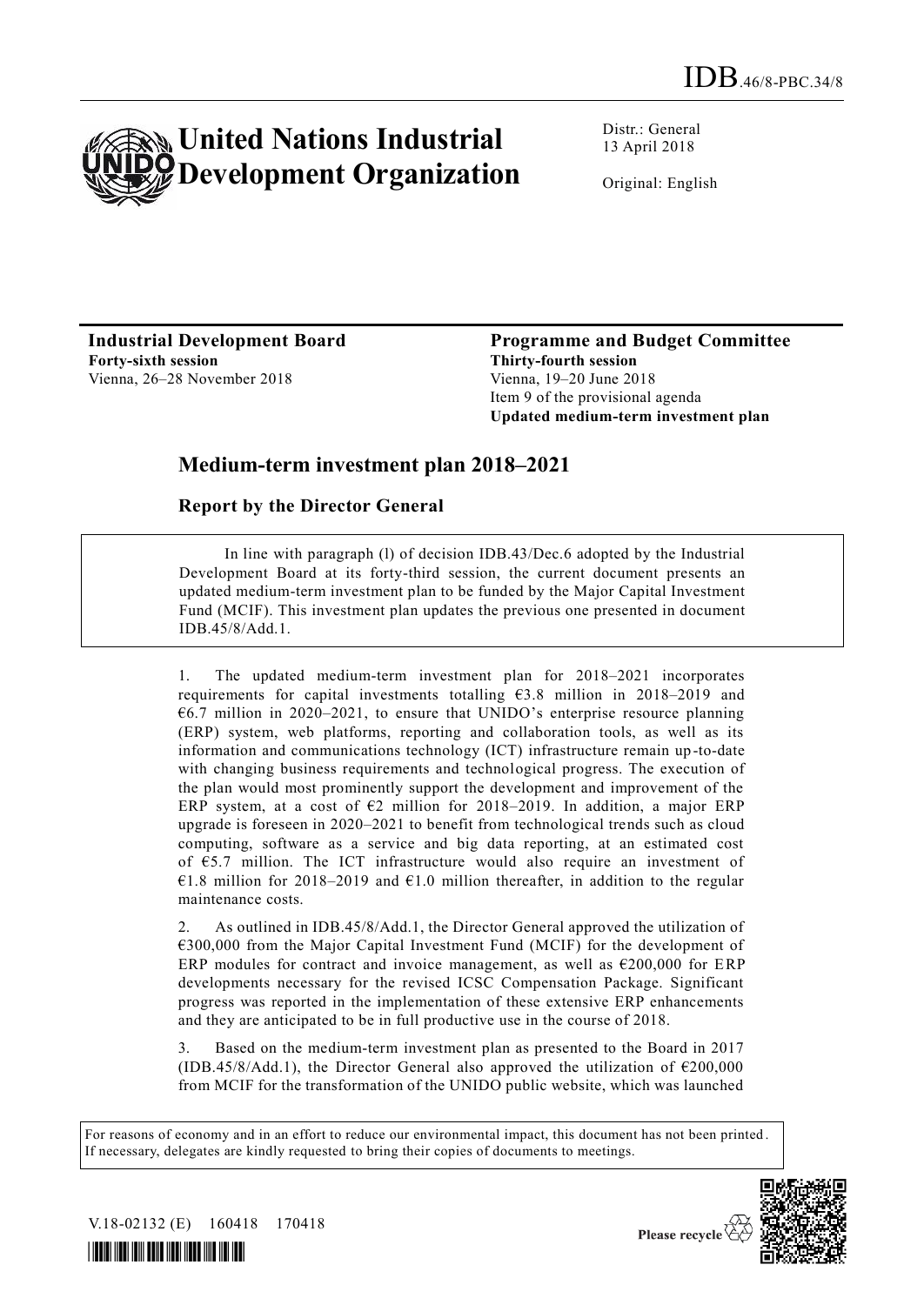at the beginning of the seventeenth session of the UNIDO General Conference on 27 November 2017 (https://www.unido.org/).

4. In line with the investment priorities outlined in the previous update, ERP enhancements to improve the reporting on the Sustainable Development Goals and the incorporation of UNIDO partners in the technical cooperation delivery process were undertaken and significant progress has been made in these areas utilizing internal resources.

5. As part of the integrated results and performance framework, two Organization-wide ERP customer satisfaction surveys were conducted in 2014 and 2016. These demonstrated a high satisfaction rate by ERP users, both at headquarters and in the field. This trend is anticipated to continue and may be attributed to the continuous improvements to the ERP system and its alignment with end-user requirements. However, to ensure that the ERP system and ICT infrastructure continue to effectively support UNIDO's management priorities and to further improve internal operations and transparency, a number of investments are necessary over the period 2018–2021.

6. The tables below list the enhancements and improvements of the ERP system, ICT infrastructure and IT systems necessary for 2018–2021, including the estimated timeline and cost. The implementation of the planned items will be conditional on the contribution of funds to the MCIF account.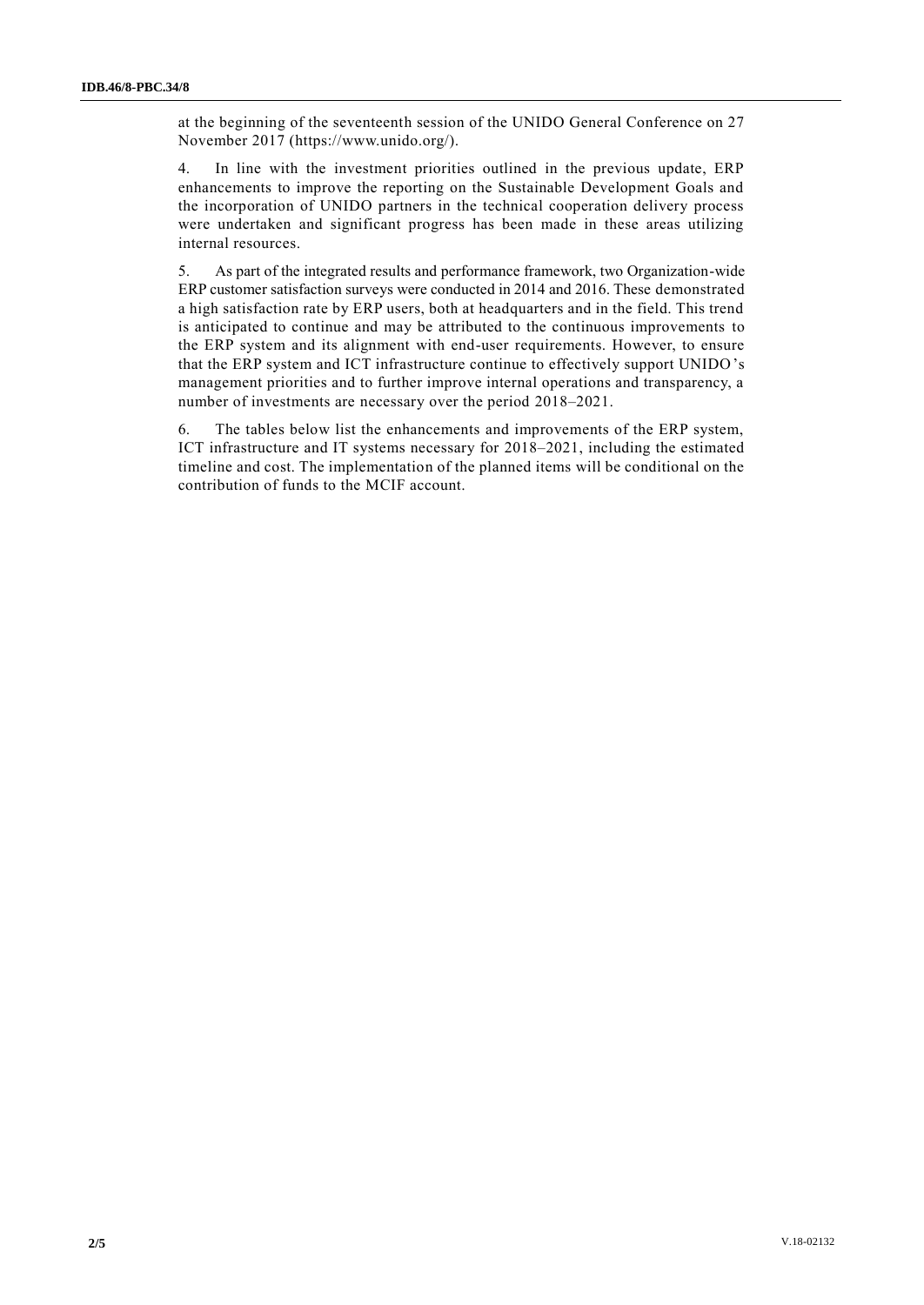#### **Table 1: Major Proposed Investments for 2018–2019**

| Priority                | <b>Investment description</b>                                                                                                                                                                                                                                                                                                                                                                                                                                                                                                                                                                                                                              | timeline  | <b>Estimated</b><br>Estimated amount in<br>millions of<br>euros |
|-------------------------|------------------------------------------------------------------------------------------------------------------------------------------------------------------------------------------------------------------------------------------------------------------------------------------------------------------------------------------------------------------------------------------------------------------------------------------------------------------------------------------------------------------------------------------------------------------------------------------------------------------------------------------------------------|-----------|-----------------------------------------------------------------|
|                         | Business Applications and Integration                                                                                                                                                                                                                                                                                                                                                                                                                                                                                                                                                                                                                      |           |                                                                 |
| $\mathbf{1}$            | Talent acquisition and management upgrade: An upgrade to a cloud-based human<br>capital management suite solution (e-recruitment, on boarding, performance, staff<br>learning management and workforce time/attendance) would improve outreach to<br>the best international skill set, and provide timely information on talent acquisition<br>and development, including but not limited to, geographic and gender<br>representation. Such an enhancement would decrease administrative work and also<br>be in line with Joint Inspection Unit recommendations 7 and 8 (JIU/REP/2017/1)<br>and external audit recommendations (IDB.45/3, subsection D.1). | 2018-2019 | €0.6                                                            |
| $\overline{2}$          | Decision-making and quality monitoring support systems: This is to deliver<br>state-of-the-art systems to improve decision-making and quality monitoring for<br>UNIDO management and Member States by visualizing critical information in an<br>attractive and user friendly interface.                                                                                                                                                                                                                                                                                                                                                                    | 2018-2019 | $\epsilon$ <sub>0.3</sub>                                       |
| $\mathbf{3}$            | Strategic reporting: Programme and budgets: Missing budgeting functionalities<br>need to be implemented to enable the preparation of the programme and budgets in<br>the ERP system, which will largely contribute to the efficiency of the process.                                                                                                                                                                                                                                                                                                                                                                                                       | 2018-2019 | $\epsilon$ 0.2                                                  |
| 4                       | Funds and position management: The addition of this ERP module would enable the<br>reserving of funding for known staff expenditures for both headquarters and field<br>staff in the ERP system, which would increase budgetary control, and reporting<br>accuracy and efficiency.                                                                                                                                                                                                                                                                                                                                                                         | 2019      | $\epsilon$ <sub>0.3</sub>                                       |
| 5                       | E-learning consolidation: UNIDO requires a unified, state-of-the-art e-learning<br>solution that is compliant with well-established open standards. This new platform<br>would enable all current e-learning content to be updated, improved and centrally<br>accessible. The new system would create a consistent and positive learning<br>experience for all learners.                                                                                                                                                                                                                                                                                   | 2019      | $\epsilon$ 0.2                                                  |
| 6                       | Knowledge management and collaboration (KMC) and ERP integration: Further<br>integration of systems into the KMC and ERP is required, e.g. network and archive<br>storage, and donor reporting workflows. Improving KMC and ERP integration will<br>improve workflow processes and accessibility, and eliminate manual updating and<br>maintenance procedures.                                                                                                                                                                                                                                                                                             | 2019      | €0.4                                                            |
|                         | ICT Infrastructure, Operations and IT Security                                                                                                                                                                                                                                                                                                                                                                                                                                                                                                                                                                                                             |           |                                                                 |
| $\mathbf{1}$            | ICT headquarters central server equipment: The bulk of the central server<br>equipment in use at headquarters was installed in 2011, which means that the<br>equipment is being utilized beyond its anticipated useful life expectancy and<br>complete replacement is warranted in 2018-2019.                                                                                                                                                                                                                                                                                                                                                              | 2018-2019 | €0.4                                                            |
| $\overline{2}$          | Email system replacement: The UNIDO's email system is obsolete and requires an<br>upgrade and/or replacement in 2018-2019. Upgrading or replacing the email system,<br>possibly to cloud services, allows ICT security issues to be addressed and enables<br>alignment with future technology and trends.                                                                                                                                                                                                                                                                                                                                                  | 2018-2019 | $\epsilon$ 0.3                                                  |
| $\mathbf{3}$            | ICT headquarters central network equipment: The bulk of the central network<br>equipment in use at headquarters was installed in 2011, which means that the<br>equipment is being utilized beyond its anticipated useful life expectancy and<br>complete replacement is warranted in 2018-2019.                                                                                                                                                                                                                                                                                                                                                            | 2018-2019 | $\epsilon$ <sub>0.3</sub>                                       |
| $\overline{\mathbf{4}}$ | ICT data centre and disaster recovery facilities: Based on the recommendations by<br>the External Auditor (document IDB.43/3, paragraphs 114 and 116 refer) an ICT<br>upgrade of the disaster recovery and data centre facilities is necessary. This serves<br>the purpose of safeguarding and ensuring the security of UNIDO's critical data<br>and systems.                                                                                                                                                                                                                                                                                              | 2018-2019 | $\epsilon$ 0.2                                                  |
| $5\phantom{.0}$         | ICT headquarters desktop equipment: The personal computers in use at headquarters<br>are replaced at the approximate rate of 100 per year, which means that the equipment<br>is utilized some three years past its useful life. A complete replacement of at least<br>half of the personal computers during 2018 and 2019 would significantly increase                                                                                                                                                                                                                                                                                                     | 2018-2019 | $\epsilon$ 0.2                                                  |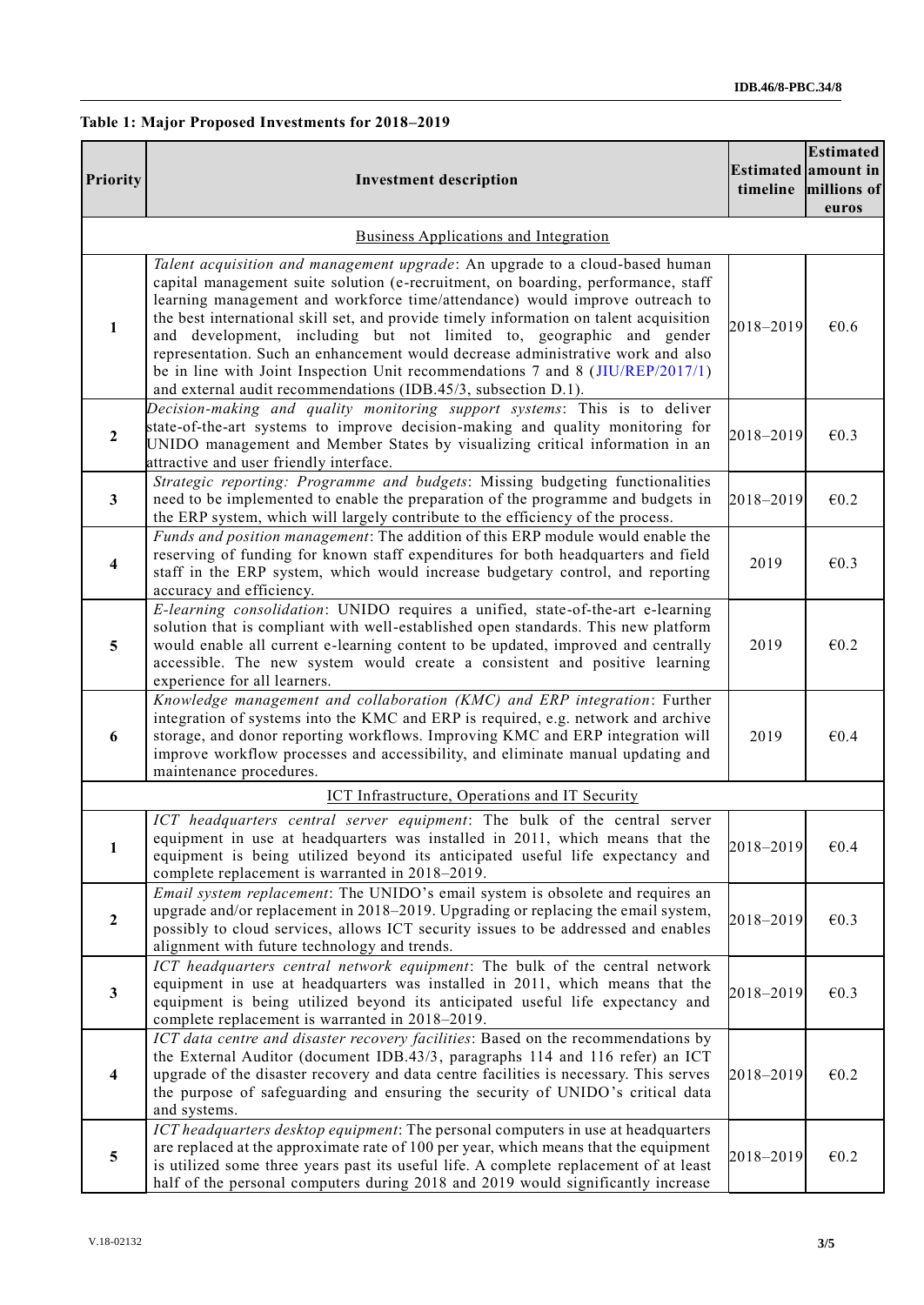| <b>Priority</b>            | <b>Investment description</b>                                                                                                                                                                                                                                                                                                                                                                                                                                      |           | <b>Estimated</b><br> Estimated amount in <br>timeline millions of<br>euros |
|----------------------------|--------------------------------------------------------------------------------------------------------------------------------------------------------------------------------------------------------------------------------------------------------------------------------------------------------------------------------------------------------------------------------------------------------------------------------------------------------------------|-----------|----------------------------------------------------------------------------|
|                            | staff productivity in the day to day use of the ERP system, office software, the KMC<br>solution, etc.                                                                                                                                                                                                                                                                                                                                                             |           |                                                                            |
| 6                          | IT Service Management (ITSM) tool: The legacy IT ticketing system is obsolete and<br>lacks functionality. A new, state-of-the art ITSM system is required to streamline the<br>process of servicing the plethora of IT requests received from headquarters and the<br>field. The ITSM tool will also support alignment with ICT best practices, foster<br>continuous improvement, increase transparency and improve UNIDO's overall<br>experience with IT service. | 2018-2019 | $\epsilon$ 0.2                                                             |
|                            | Improved collaboration and accessibility: There is an increasing demand from staff<br>and UNIDO partners to improve the remote access to ERP functionalities. It is<br>therefore intended to adapt key monitoring and reporting as well as major business<br>processes to make them better available remotely, including on mobile devices.                                                                                                                        | 2019      | $\epsilon$ 0.2                                                             |
| <b>Total for 2018–2019</b> |                                                                                                                                                                                                                                                                                                                                                                                                                                                                    |           | E3.8                                                                       |

#### **Table 2: Major Proposed Investments for 2020–2021**

| <b>Priority</b>         | <b>Investment description</b>                                                                                                                                                                                                                                                                                                                                                                                                                                                                                                                                                                                                                           | <b>Timeline</b> | <b>Estimated</b><br><b>Estimated</b> amount in<br>Euro<br>millions |  |  |
|-------------------------|---------------------------------------------------------------------------------------------------------------------------------------------------------------------------------------------------------------------------------------------------------------------------------------------------------------------------------------------------------------------------------------------------------------------------------------------------------------------------------------------------------------------------------------------------------------------------------------------------------------------------------------------------------|-----------------|--------------------------------------------------------------------|--|--|
|                         | <b>Business Applications and Integration</b>                                                                                                                                                                                                                                                                                                                                                                                                                                                                                                                                                                                                            |                 |                                                                    |  |  |
| $\mathbf{1}$            | Major ERP upgrades: Benchmarks with other United Nations organizations show<br>that ERP systems are typically upgraded after 7 to 8 years from the initial<br>implementation in order to ensure that the system continues to be up-to-date and<br>capable of effectively supporting changing business requirements (UNIDO's<br>implementation started in late 2010). The cost of such major upgrades amounts<br>typically to 30 to 40 per cent of the original implementation (UNIDO's total budget<br>for the ERP implementation was $£13$ million).                                                                                                   | 2020-2021       | €4.8                                                               |  |  |
|                         | In this context it is to be noted that the SAP software provider has launched a newer<br>version of its ERP solution comprising new functionalities, processes and<br>technologies. This latest version is however not yet available for all the processes<br>and modules that are in place at UNIDO. Therefore, UNIDO will conduct such a<br>re-implementation once this new version is more mature and available for all the key<br>business processes, functionalities and modules.                                                                                                                                                                  |                 |                                                                    |  |  |
| $\overline{2}$          | Reporting on "big data": The volume of data is increasing significantly, leading to<br>the need to better integrate and understand it. In this regard, the ERP system would<br>require some new technologies, such as in-memory storage, allowing for large data<br>volumes from various external and internal sources (Internet, social media, ERP,<br>etc.) to be quickly processed and analysed.                                                                                                                                                                                                                                                     | 2020-2021       | $\epsilon$ 0.3                                                     |  |  |
| $\mathbf{3}$            | Cloud-based ERP operations to achieve economies of scale: Operating UNIDO's<br>ERP solution via Internet-enabled devices/hosts and cloud-based solutions will<br>contribute to reducing the system's total cost of ownership, as well as enabling faster<br>deployment of solutions; streamlining upgrades and enhancements; increasing<br>system performance; and improving its availability and accessibility. It will also<br>prepare the ERP solution to benefit from and contribute to shared services in line<br>with the United Nations system. Moving to a cloud-based solution is expected to<br>result in long-term operational cost savings. | 2020-2021       | $\epsilon$ 0.3                                                     |  |  |
| $\overline{\mathbf{4}}$ | Global payment: Improvement of the current global payment process, especially the<br>use of current worldwide payment technologies, would optimize worldwide transfers<br>and thus increase accuracy, timeliness and ultimately delivery in the field.                                                                                                                                                                                                                                                                                                                                                                                                  | 2020-2021       | $\epsilon$ 0.3                                                     |  |  |